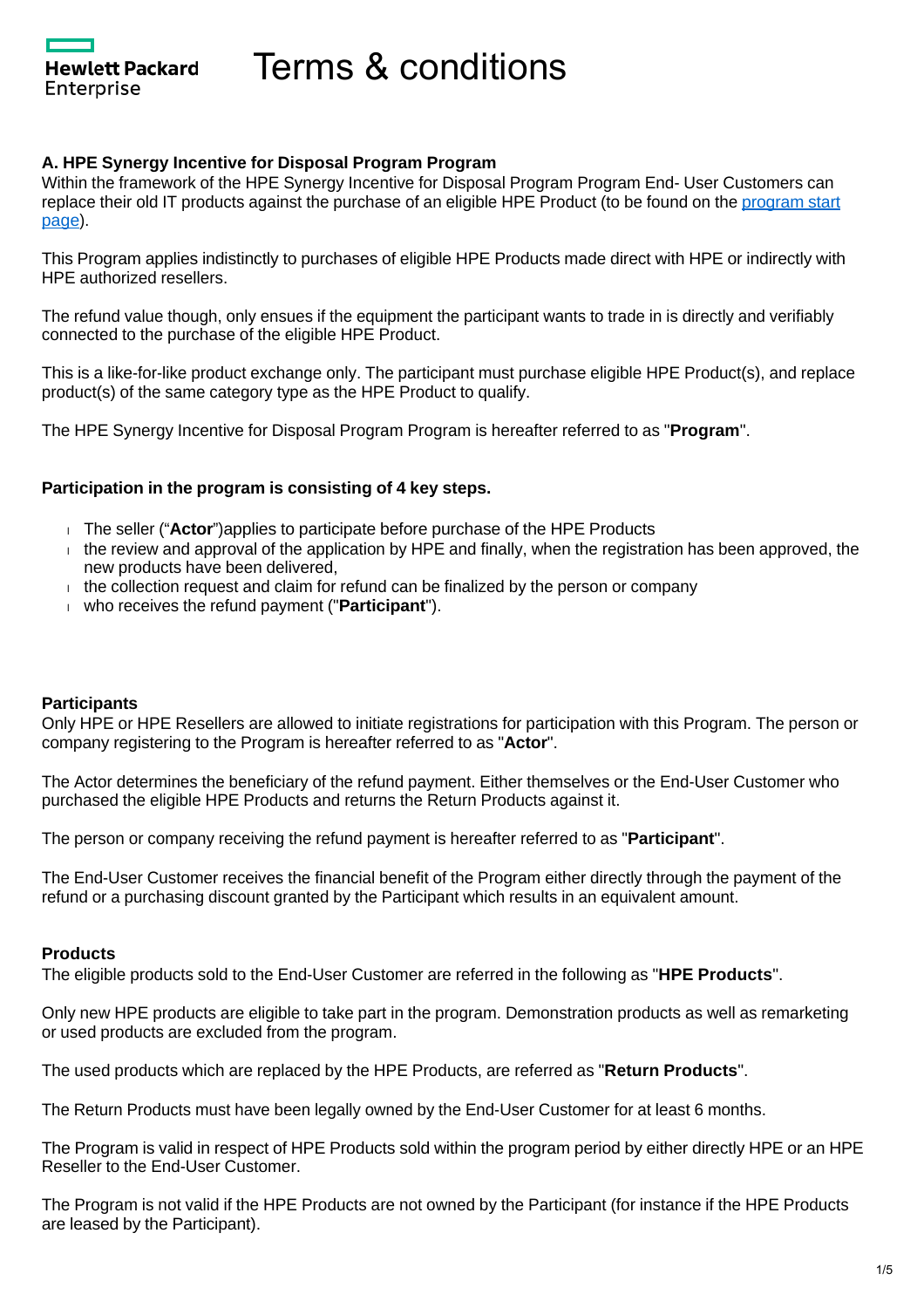Hewlett Packard Enterprise

# Terms & conditions

The list of eligible products can be found on the [program start page](https://promotions.ext.hpe.com/WMCF.Web/mt/en/promotion/20139/?ocugid=).

**Promoter (referred to herein as 'HPE'): Hewlett-Packard International Sarl** Route du Nant-d'Avril 150 CH-1217 Meyrin/Geneva **Switzerland** 

#### **Paying Entity:**

**Hewlett-Packard International Sarl** Route du Nant d'Avril 150 CH-1217 Meyrin/Geneva Switzerland

#### **B. Program rules and requirements**

The Program is valid in Malta.

By completing the registration process Participants confirm acceptance of these terms and conditions.

HPE products purchased in another country than the participant registered to the program are not authorized for participation.

The calculated refund amount is not guaranteed if any special pricing conditions apply to a deal. In such case HPE may need to amend the trade-in offer depending on other pricing agreements.

The Actor must provide an active HPE Deal ID or HPE Offer ID with the application in order to support this review process.

#### **If the Actor is Participant**

A Transfer of Ownership document (available under [https://promotions.ext.hpe.com/Docs/HPE\\_transfer\\_of\\_ownership\\_EN.pdf\)](https://promotions.ext.hpe.com/Docs/HPE_transfer_of_ownership_EN.pdf), is mandatory agreement between End-User Customer and the Participant in order to certify the paragraphs below.

- A. With the acceptance of the participation agreement, the Participant warrants to hold legal title to the Return Product(s), the Return Product(s) are free of liens or security interest, the ownership is not subject to the rights of third parties and the Participant has the legal right to transfer the Return Product(s) to Recycling.
- B. The Participant warrants that the Return Product(s) are free of any restrictions or encumbrances, including third party software which may not be transferred or for which royalties are due.

#### **If the End-User Customer is Participant**

- A. With the acceptance of the participation agreement, the participant warrants to hold legal title to the Return Product(s), the Return Product(s) are free of liens or security interest, the ownership is not subject to the rights of third parties and the Participant has the legal right to transfer the Return Product(s) to Recycling.
- B. The Participant warrants that the Return Product(s) are free of any restrictions or encumbrances, including third party software which may not be transferred or for which royalties are due.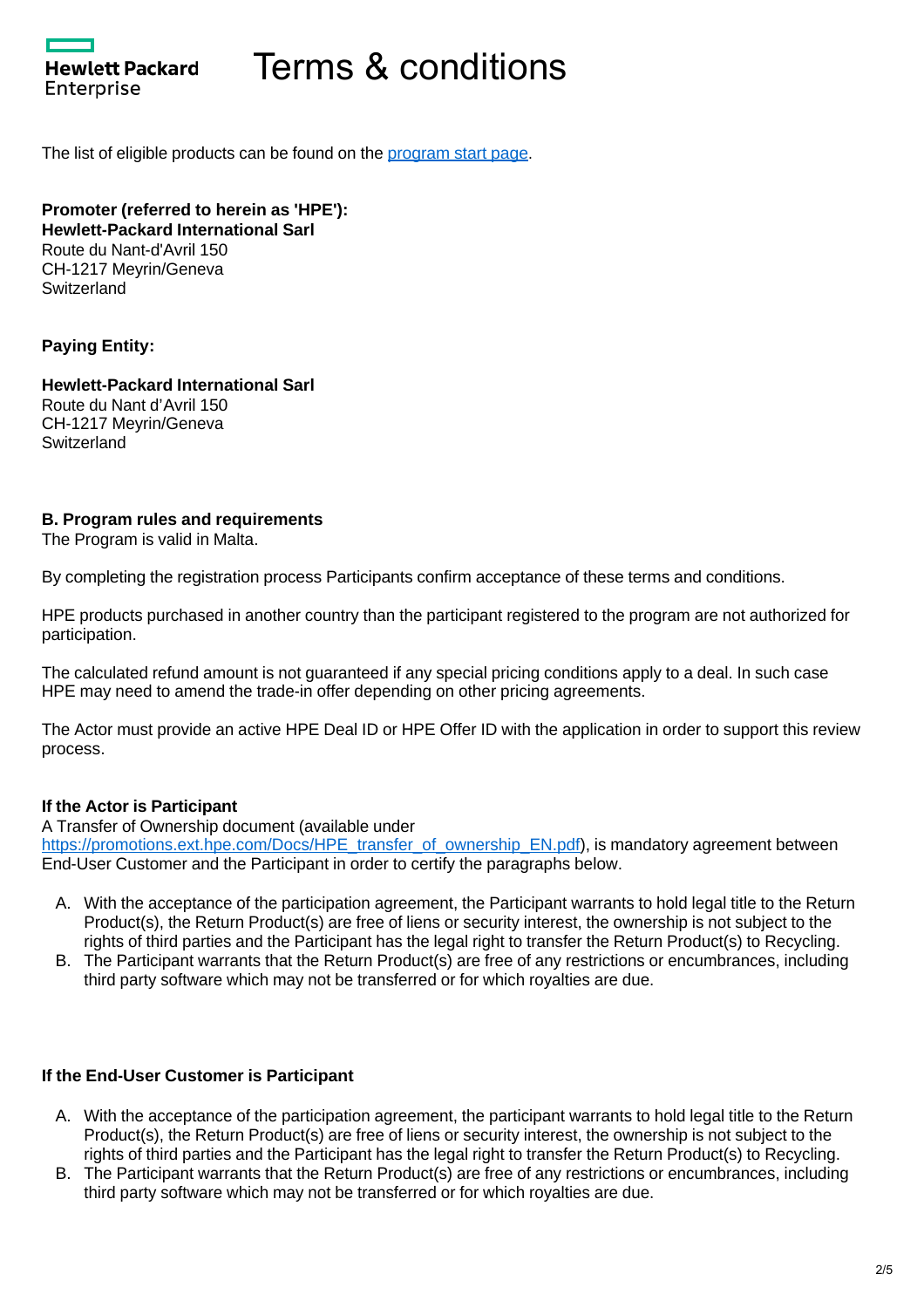

# Terms & conditions

The refund values as indicated by HPE only apply for Return Products that are handed over complete, in working condition and with all accessories belonging to it. [Packing instructions](https://promotions.ext.hpe.com/WMCF.Web/Images/HP/Cleansheet/Special/Documents/Packing%20instructions_(en)_20210-02-25.pdf) available on the program page at [www.hpe.com/eu/storage/tradein](http://www.hpe.com/eu/storage/tradein) must be followed.

The Participant will be solely responsible for removing all sensitive data before handing over Return Products for recycling, and HPE shall not be responsible for maintaining the confidentiality or privacy of any sensitive data that remains on such component.

Return Product(s) must not be contaminated with biological, chemical or radioactive materials.

To carry out the collection and transfer of the recycling facility, the Return Product(s) must be located within the country the Participant registered with the Program.

Applications for collection from offshore locations cannot be accepted.

The ownership of the Return Product(s) will reside with the Participant upon handover of the Return Product to the designated Recycling Facility.

The Return Product(s) defined in the web registration under the program must be handed over for disposal. After receipt, no Return Product(s) (including accessories) can be returned again to the Participant.

The Return Product(s) must match the details provided during the registration process. If they do not match, HPE reserves the right not to pay any refund or to debit the difference in refund value between the stated and actually received Return Product when the refund value of the incorrect product is less.

#### **C. Program Steps and Timing**

The Actor can apply for participation, obtain information about the program and request an offer on the web site [www.hpe.com/eu/storage/tradein](http://www.hpe.com/eu/storage/tradein).

Applications must be raised before purchase, and remain valid for 90 days.

Approved applications must be completed to a request must be submitted online, within the validity period of the application or latest 30 days after date of sale whichever event occurs first.

The expiration date of an application is printed on the approval confirmation mail.

The date of the invoice to the End-User Customer shall be considered as the date of sale.

The period between acceptance of the request and the readiness for collection of the Return Product(s) must not exceed 90 calendar days.

The refund amount is paid by HPE to the Participant. The payment will be made by electronic bank transfer within 45 days after collection of the Return Product.

A proof of purchase is required to complete the request.

The invoice must contain the following information:

- **Name and address of the End-User Customer**
- Name and address of the Seller, in accordance with the letterhead
- **Model and serial number of the HPE Product.**

The mandatory proof of purchase documents must be uploaded during completion of the request on [www.hpe.com/eu/storage/tradein](http://www.hpe.com/eu/storage/tradein).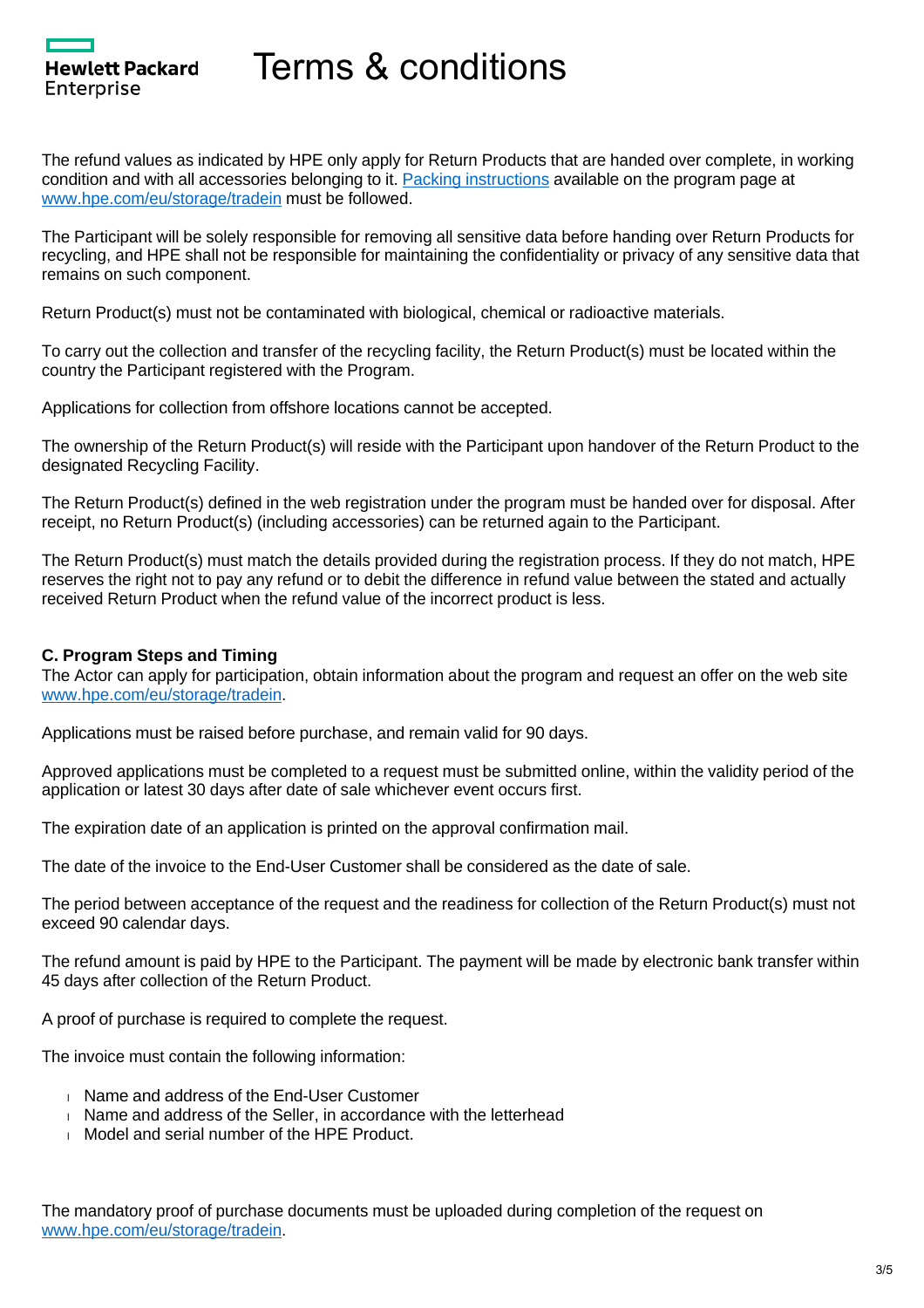

### Terms & conditions

When the Actor is Participant in addition the completed Transfer Of Ownership document (available under [https://promotions.ext.hpe.com/Docs/HPE\\_transfer\\_of\\_ownership\\_EN.pdf\)](https://promotions.ext.hpe.com/Docs/HPE_transfer_of_ownership_EN.pdf), indicating all Return Products subject to the claim, signed by the End-Customer has to be provided.

Uploaded documents are exclusively used for validation of eligibility to participate in the Program. The information will not be shared with any other processes and function outside the Program.

Participants who did not provide HPE with all mandatory information will be notified via email and offered the opportunity to provide the missing items within 7 calendar days. If the Participant still fails to comply with the terms and conditions, the request will be rejected.

Collections are carried out for full lots of Return Products. If Return Products are to collect at different locations, or there are multiple collections at different dates, the individual requests must be raise by date and/or collection site. Please contact [trade-in@tpps.mail.hpe.com](mailto:trade-in@tpps.mail.hpe.com) for support in such cases.

On the agreed date, HPE will dispatch a carrier to the address the Participant advised during registration. If it is not possible for said carrier to come on the agreed date, carrier will contact the Participant to agree a new date.

The charges for the collection are carried by HPE.

For preparation of the Return Products the [Packing instructions](https://promotions.ext.hpe.com/WMCF.Web/Images/HP/Cleansheet/Special/Documents/Packing%20instructions_(en)_20210-02-25.pdf) must be followed.

If the Participant does not adhere to the packaging instructions, or if the Return Product is not provided at the agreed time and the carrier has to carry out a new collection through fault of the Participant, HPE reserves the right to deduct a sum appropriate to the costs incurred.

The shipping label provided with the registration must be attached to the outside of the box and should remain easily accessible even when stacked on a pallet. It is recommended to secure the label with transparent shipping tape from being ripped off the box.

If a Return Product other than that stated in the web registration has been returned to the Recycling Center, HPE is entitled to charge the participant the incurred costs for the return.

Payment can only be made to a bank account within the country where the Participant registered for the Program.

For questions regarding the program or the status of your claim, please email: [trade-in@tpps.mail.hpe.com.](mailto:trade-in@tpps.mail.hpe.com) Alternatively, for claim status lookup, please check the URL available with the Confirmation email.

#### **D. Other Terms**

HPE reserves the right to disqualify incomplete, altered or illegible claims.

Participants proved to have entered fraudulent claims will be excluded. HPE reserves the right to take legal action.

In addition to the invoice for the purchased HPE Product, HPE reserves the right to request from the reseller/End-User Customer further evidence of purchase and/or ownership (e.g. photo of the serial number label, barcodes,...)

HPE reserves the right to audit all requests to ensure that the terms and conditions of this Program have been met and to request additional information regarding any and all claims and supporting documents.

In the event of incorrect payments made by HPE the Participant shall repay any such incorrect payment not later than 28 days after receipt of written notice from HPE.

The Participant agrees to hold HPE free from the responsibility of any liability, claims, damages and tax liabilities that might arise in such circumstances.